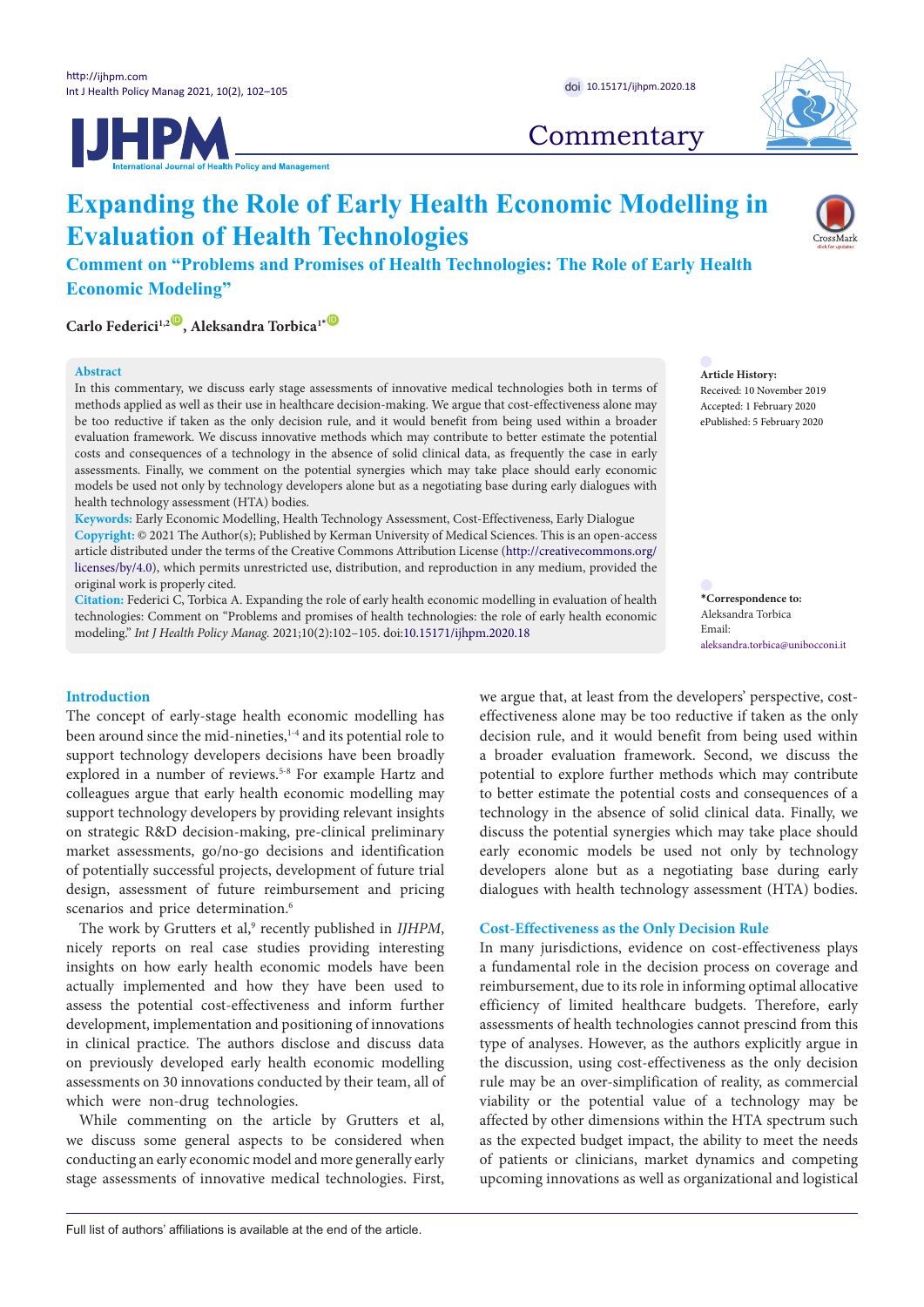issues.10 For example, clinicians may be more interested in the capacity of the technology to achieve a certain minimum clinical difference rather than its potential cost-effectiveness. Similarly, those in charge of commissioning technologies may be willing to purchase innovations only if they do not compromise short-term financial sustainability, in rigid budget structures defined by silos. Therefore, from the perspective of the technology developers, these aspects could be equally important criteria to inform decisions regarding further technology development as they may directly impact future return on investments and revenues. Therefore, one may argue that any early-stage assessment of a technology should consider as closely as possible all the major aspects that will affect not only coverage and reimbursement, but also adoption and diffusion. The identification of these drivers is likely to be technology and setting specific and span across several different stakeholders. For example, in many countries, medical devices do not go through formal HTA processes at the national level, so that, once the European Conformity (CE) mark has been granted, commissioning decisions take place at a more local level, based on criteria that are likely to be different from or not exclusively based on cost-effectiveness.

<span id="page-1-0"></span>Some methods to quantitatively incorporate other dimensions besides cost-effectiveness have been proposed in the literature.<sup>11</sup> For example Retèl et al<sup>12</sup> used scenario drafting or road-mapping, including patients and organizational aspects. Cosh et al<sup>13</sup> included headroom analysis based on an early cost-effectiveness analysis into a broader decision framework which comprehend other assessments such as strategic considerations, clinical problem definition, return on investment analysis and further economic analysis. Åstebro and Elhedhli used simple decision heuristic to derive an estimate for the likelihood that early-stage ventures are subsequently commercialized.<sup>14</sup>

It is worth noting that in their assessments, the authors did not identify any technology for which a firm no-go decision was recommended. This is an interesting result as early health economic modelling has been often claimed to be able to support technology developers in taking this type of strategic go/no-go decisions.<sup>6,8</sup> However, this may be the result of the assumption that the innovations under assessment will perform at least as well as the comparator used in the analysis, so that only the II and III quadrant of the cost-effectiveness plane were likely considered. In this case, in theory it is always possible to find combination of price/ effects that would make the technology cost-effective. It is not clear whether the authors in their assessments also considered a lower minimum acceptable price of the technology below which technology developers would consider unlikely to have a satisfactory return on investments. Again, insights on the potential cost-effectiveness of the technology would be more valuable if coupled to other types of assessments which consider the ultimate objective of technology developers to make a profit out of their developed products.

**Expanding Methods to Forecast Technology Performance**  As clearly argued by the authors, headroom analyses

represent best case and often unrealistic scenarios. While the use of this simple techniques is made necessary by the lack of clinical and economic data on the innovation, it is worth considering whether more could be done to better define credibility ranges regarding the performance of innovative medical technologies, thus improving the output of early economic evaluations. Certainly, this task is not trivial, and it is highly dependent on the characteristics of the innovation and its intended mechanism of action through which better health outcomes are expected to be generated. For example predicting the performance of an e-health app which is intended to improve adherence to treatment, by collecting patient-reported outcomes and allowing better communication between oncologic patients and clinicians is going to be very different to predicting the safety and effectiveness profiles of an innovative total artificial heart for patients with advanced heart failure. For example, insights for the former could be drawn from health psychology theories<sup>15</sup> or by using preference elicitation techniques such as discrete choice experiments<sup>16</sup> to identify factors which affect adherence, whereas the latter could exploit the use of computer modelling and simulations to predict possible technology failure modes, explore potential heterogeneity in the patient population and provide credible ranges of the effects of the technology on intermediate or final clinical endpoints. Hartz and John, and Miller et al propose the use of computer model simulations to predict the outcomes of a clinical trial (Clinical trial simulation - CTS).<sup>6,7</sup> CTS uses synthetic mathematical models to integrate different sub-systems that determine the mechanisms of action of a technology and its way of interacting with the environment. For example, these simulations use pharmacodynamics and pharmacokinetics models, biomechanics and other mechanistic models, together with epidemiological data on disease progression, patients' heterogeneity in response to treatment, compliance, learning curves etc to simulate the results on clinically relevant endpoints in a target population. Results from CTS models can then be used to populate early economic evaluations that will be subsequently updated if new evidence from in vivo clinical trials becomes available. For example, Bhattacharya et al developed a multiscale model to predict the absolute probability of a fracture following a fall. The model combined three mechanistic sub-models at different scales which modelled the impact force on the body applied by the floor during a fall; the fraction of impact force transferred to the skeleton; and the subjects' bone strength.<sup>17</sup> By using a virtual cohort of subjects with specific features including body mass, height, geometry and elastic properties of the proximal femur, the model could predict the relative effectiveness of different interventions aiming at preventing hip fractures, such as for example hip protector devices.

In addition to serving as a preliminary source of evidence for early cost-effectiveness models, CTS models can improve the efficiency of clinical development pathways. Particularly, CTS can inform better study protocols, including the choice of the endpoints that are relevant to different stakeholders, and calculation of the most appropriate sample size, to maximize the probability of obtaining statistically significant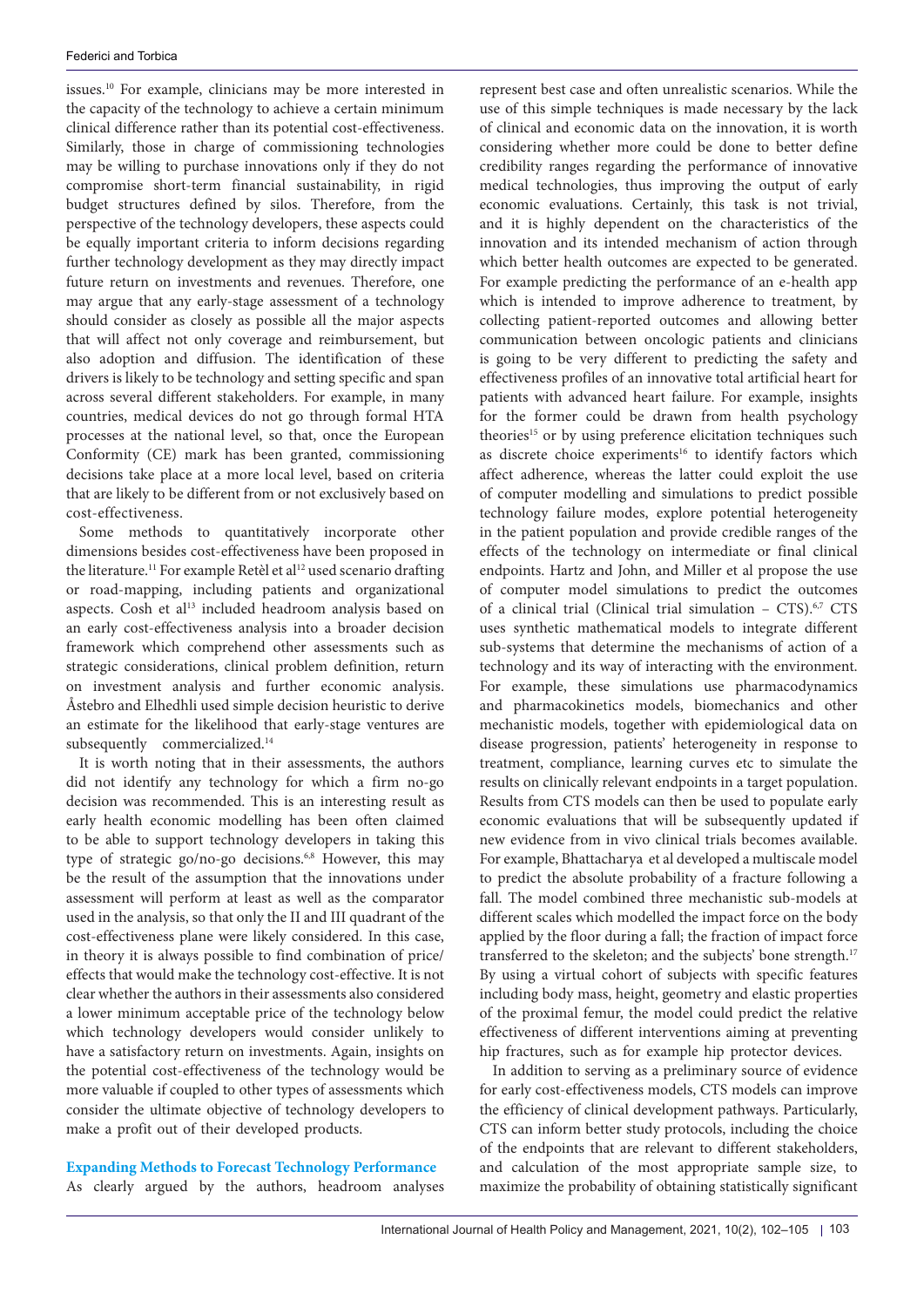estimates. These methods have raised increasing interest among regulators, both in the United States and Europe<sup>18,19</sup> but their use for HTA purposes is still broadly unexplored.

# **Early Health Economic Modelling Within the Context of Early Dialogues With HTA Bodies**

Traditionally HTA has been conducted at a point in time at which technologies are close to their final design and pivotal clinical evidence has been already generated. By this time developers have sustained relevant unrecoverable investment costs and payers have no longer the possibility to influence product development, and are often compelled to bare the risk of taking uncertain decisions with partial and/or unsatisfactory evidence. As the authors clearly showed, early health economic modelling can provide useful recommendations on how innovations should be further developed or implemented to enhance cost-effectiveness, including identifying the optimal indication and positioning of the innovation in the care pathway. They also showed its potential to inform the need for further research by identifying the parameters which are most likely to affect the overall uncertainty on the technology's cost-effectiveness profile. We argue that, while valuable *per se* to technology developers, this information could be even more valuable if used within the context of early dialogues with payers and HTA bodies at early stages of product development.

For example, when used within established national or European early dialogue process, early economic models could be used as the main guiding analysis to define the protocol of the pivotal clinical trial and the questions which technology developers may ask to HTA bodies about their intended clinical and economic evidence generation plan. While the authors mainly used deterministic sensitivity analysis, this task could be performed using more advanced techniques such as value of information analysis (VOI) tools.20 VOI exploits economic models and the outputs of probabilistic sensitivity analyses (PSA) to estimate the potential value of conducting further research to resolve the existing uncertainty around a technology. Yet, the authors argue that PSA, on which VOI is based, could be misleading at this early stage, as many uncertainties affecting the estimation of the costs or consequences of the intervention would be hard to quantify, ultimately causing pseudo-certainty. While we agree on the need to combine scenario, as well as deterministic and PSA to explore all potential sources of uncertainty and their interrelatedness, we believe that even at this early stage PSA is the most appropriate way to characterize (statistical) parameter uncertainty, and that decisions on further product development should be based on what is actually known at the time of the assessment. VOI techniques have developed considerably in the last years covering not only the identification of model parameters for which further research would be valuable, but also key of aspects related to the design of future research, including optimal target population, study design, duration, sample sizes, or the optimal combination of sequential studies in a clinical development plan. In principle, VOI analyses could also help defining what needs to be collected before market access, and what can be collected

afterwards through post-market clinical follow up study or more formally agreed Coverage with evidence development schemes. However, again, it should be clear that by using early economic modelling and VOI to specify the clinical development of a technology, cost-effectiveness would be the only guiding criteria used to take decisions, which may not be in line with what matters the most to HTA bodies in many European countries. More research is needed to understand the acceptability of these methods and their underlying principles by decision-makers across Europe, as well as their applicability within the context of early dialogues.

In conclusion we would like to underline that, while there has been an increasing interest in early health economic modelling and their role in the governance of innovation in healthcare, very few empirical applications are publicly available. We very much welcome studies like the one by Grutters and colleagues as they fill this important gap in the literature on an increasingly important topic from both an academic as well as a policy perspective.

#### **Ethical issues**

Not applicable.

#### **Competing interests**

Authors declare that they have no competing interests.

#### **Authors' contributions**

Both authors have made substantial contributions to the conception and design of the manuscript and have been involved in drafting it as well as revising it critically. All authors have given final approval of the version to be published.

#### **Authors' affilaitions**

1 Centre for Research on Health and Social Care Management (CERGAS), SDA Bocconi School of Management, Bocconi University, Milan, Italy. <sup>2</sup>University of Warwick, School of Engineering, Coventry, UK.

#### **References**

- 1. Sculpher M, Drummond M, Buxton M. The iterative use of economic evaluation as part of the process of health technology assessment. *J Health Serv Res Policy.* 1997;2(1):26-30. doi:[10.1177/135581969700200107](https://doi.org/10.1177/135581969700200107)
- 2. Mauskopf J, Schulman K, Bell L, Glick H. A strategy for collecting pharmacoeconomic data during phase II/III clinical trials. *Pharmacoeconomics*. 1996;9(3):264-277. doi:[10.2165/00019053-](https://doi.org/10.2165/00019053-199609030-00007) [199609030-00007](https://doi.org/10.2165/00019053-199609030-00007)
- 3. Grabowski H. The effect of pharmacoeconomics on company research and development decisions. *Pharmacoeconomics*. 1997;11(5):389- 397. doi:[10.2165/00019053-199711050-00002](https://doi.org/10.2165/00019053-199711050-00002)
- 4. Terrés CR. Pharmacoeconomic analysis in new drug development: a pragmatic approach to efficiency studies. *Clin Res Regul Aff.* 1998; 15(3-4):209-223. doi[:10.3109/10601339809109196](https://doi.org/10.3109/10601339809109196)
- 5. Markiewicz K, van Til JA, MJ IJ. Medical devices early assessment methods: systematic literature review. *Int J Technol Assess Health Care*. 2014;30(2):137-146. doi[:10.1017/s0266462314000026](https://doi.org/10.1017/s0266462314000026)
- 6. Hartz S, John J. Contribution of economic evaluation to decision making in early phases of product development: a methodological and empirical review. *Int J Technol Assess Health Care.* 2008;24(4):465- 472. doi:[10.1017/s0266462308080616](https://doi.org/10.1017/s0266462308080616)
- 7. Miller P. Role of pharmacoeconomic analysis in R&D decision making: when, where, how? *Pharmacoeconomics*. 2005;23(1):1-12. doi:[10.2165/00019053-200523010-00001](https://doi.org/10.2165/00019053-200523010-00001)
- 8. IJzerman MJ, Koffijberg H, Fenwick E, Krahn M. Emerging use of early health technology assessment in medical product development: a scoping review of the literature. *Pharmacoeconomics*. 2017; 35(7):727-740. doi[:10.1007/s40273-017-0509-1](https://doi.org/10.1007/s40273-017-0509-1)
- 9. Grutters JPC, Govers T, Nijboer J, Tummers M, van der Wilt GJ,